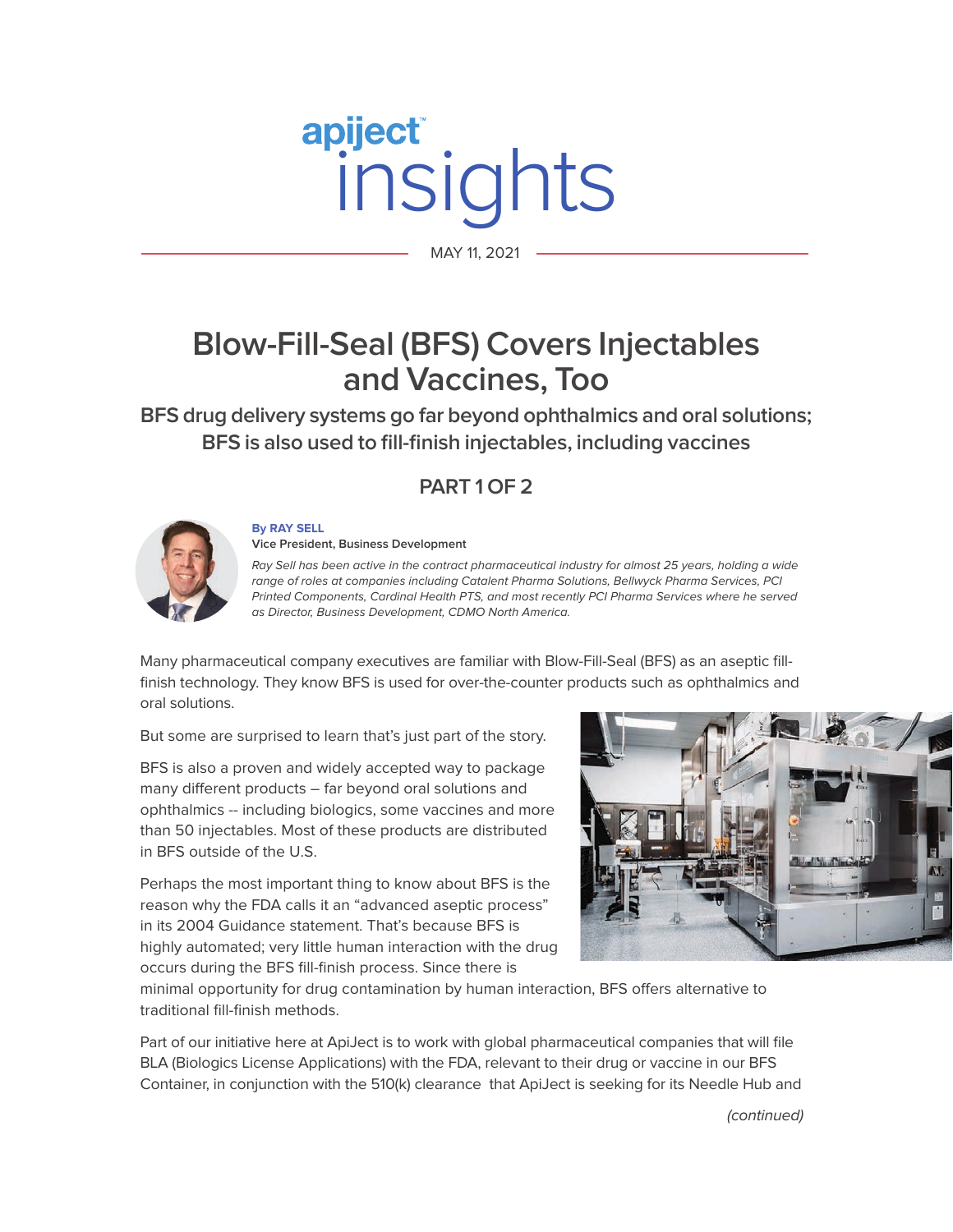Connector. The combined device will then go down a regulatory approval submission path in the U.S. (Note: The Needle Hub and Connector of ApiJect's Prefilled Injector has been submitted for review but has not been cleared by FDA or other regulatory authorities.)

Arguably, until ApiJect arrived on the scene, there may have been little reason for pharma companies to know about the potential to use BFS as a prefilled format for injectables.

A common misconception about BFS is that storing biologics in plastics is a problem that could lead to leaching or extractables. Bulk API can be stored in large plastic containers at some point in the life cycle, before being transferred into glass vials or some other container.

An Intermediate Bulk Container (known as an IBC) is defined as a container used for transport and storage of fluids and bulk pharmaceutical materials. The construction of the IBC container, and the materials selected for use, depend on the application or the product itself whether it's a vaccine, a therapeutic or other drug substance.

Various types of IBCs are on the market including plastic or composite, as well as stainless steel. They all come in different sizes and shapes. They could be as small as 25 liters, or as large as a 200-liter drum. The best practices are to line these IBCs with plastic poly bags. This is a commonly used practice, although it's not necessarily an industry requirement.

But the point is, if vaccines and medicines can be safely and reliably transported in Intermediate Bulk Containers, they can certainly be stored, transported and delivered in BFS containers made from polymers. Stability testing has been undertaken in more than 50 different products.

When pharmaceutical companies that have a strong portfolio of injectables learn about the benefits of BFS, it opens exciting possibilities. For pharma companies looking for a differentiating factor or a viable alternative to existing formats of primary packaging, BFS might be it.

## **Blow-Fill-Seal Offers Every Advantage of Prefilled Syringes, and More**

**With pharma markets in both the West and developing economies rapidly embracing prefilled syringes, the time is right for BFS** 

### **PART 2 OF 2**

The planned arrival of scalable BFS prefilled injectors (subject to attaining regulatory clearance) is occurring against a backdrop of strong global growth in the prefilled syringes (PFS) market.

According to some research firms, the size of the global PFS market is expected to reach US\$22 billion by 2025, at a compound annual growth rate of 11.2%.

We believe the PFS market is growing so strongly because of the increased adoption in economically growing regions such as Asia Pacific, as well as increased adoption in economically established leaders like North America and Europe.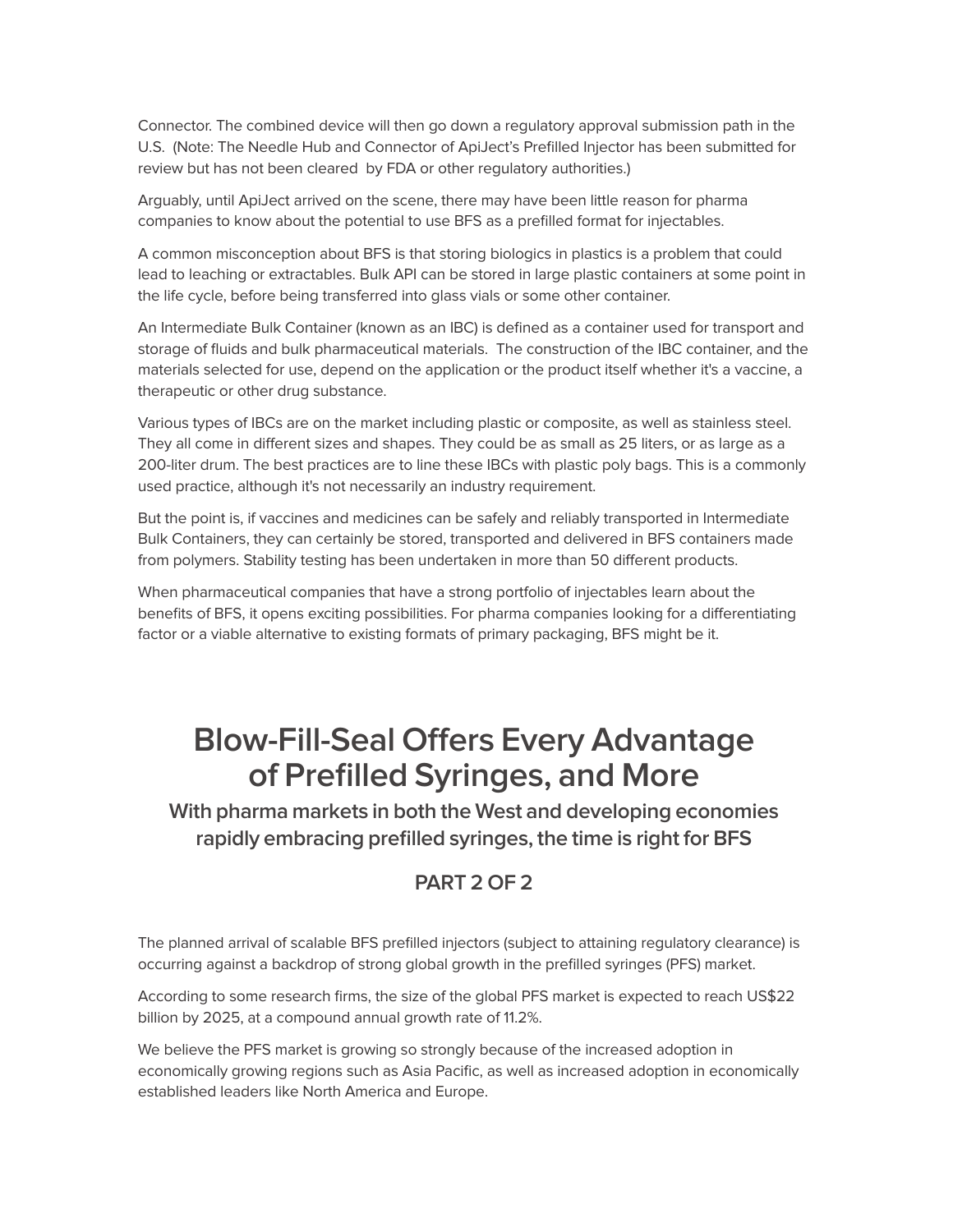Specifically, the North American market for PFS is estimated to witness a compound annual growth rate more than 10% from now until 2025.

That's mainly due to be increasing prevalence of diabetes and autoimmune diseases which drive industry growth.



In the Asia Pacific region, the prefilled syringe market accounted for approximately \$900 million in 2018. It is also expected to witness significant growth in the coming years based on similar factors. For example, India and China both have a large diabetic population, including many cases that remain undiagnosed.

The glass segment accounted for more than 70% of syringe revenue as of 2018. Currently, more than half of the global PFS market is in glass. But regardless of whether they are made of glass or plastic, PFS formats have many advantages.

For home use by patients, PFS support more consistent and longer-term patient adherence to their prescribed health

regimens. That's because they are less trouble to administer, and the patient is assured of getting the right dose assuming it's a fixed volume rather than a variable dose.

PFS may be a safer and more labor-efficient format than manual filling of traditional syringes, particularly in the clinic or hospital setting. There is less chance of mis-dosing a patient, since the syringe is automatically "precision prefilled" in advance. Also, a great deal of time is saved with the PFS format because the healthcare worker is not required to individually fill each syringe for each injection.

Anecdotally, we have also been advised that a PFS saves time because the administrator never has to wait for the vaccine to settle down and eliminate bubbles in the vial, which sometimes happens.

Again, all of these advantages are present with PFS formats, regardless of whether the vaccine is packaged in glass or plastic. However, there are additional advantages for prefilled syringes that are uniquely associated with using BFS technology.

For example, breakage and delamination issues are very low-risk possibilities with BFS. Pharmaceutical-grade plastic is unlikely to break at non-frozen temperatures and, since it does not have glass, it cannot shed glass particles into the liquid contents.

Scalability can be achieved at accelerated speed for population-wide coverage in a matter of weeks or months, utilizing BFS technology. A single BFS production line can aseptically fill-finish a strip of 25 units every three seconds. Running non-stop, this equates to 25,000 or more units per hour and 720,000 per day, which can total up to 15+ million units per month on a single production line.

Economic efficiency of BFS is very strong, which is a significant factor for a number of Low- and Medium-Income Countries. Equally important is supply chain efficiency. BFS requires only one raw material: pharmaceutical-grade plastic resin. This resin is available in most of the world, with plentiful domestic suppliers in the U.S., and can be stockpiled in a BFS manufacturing facility in